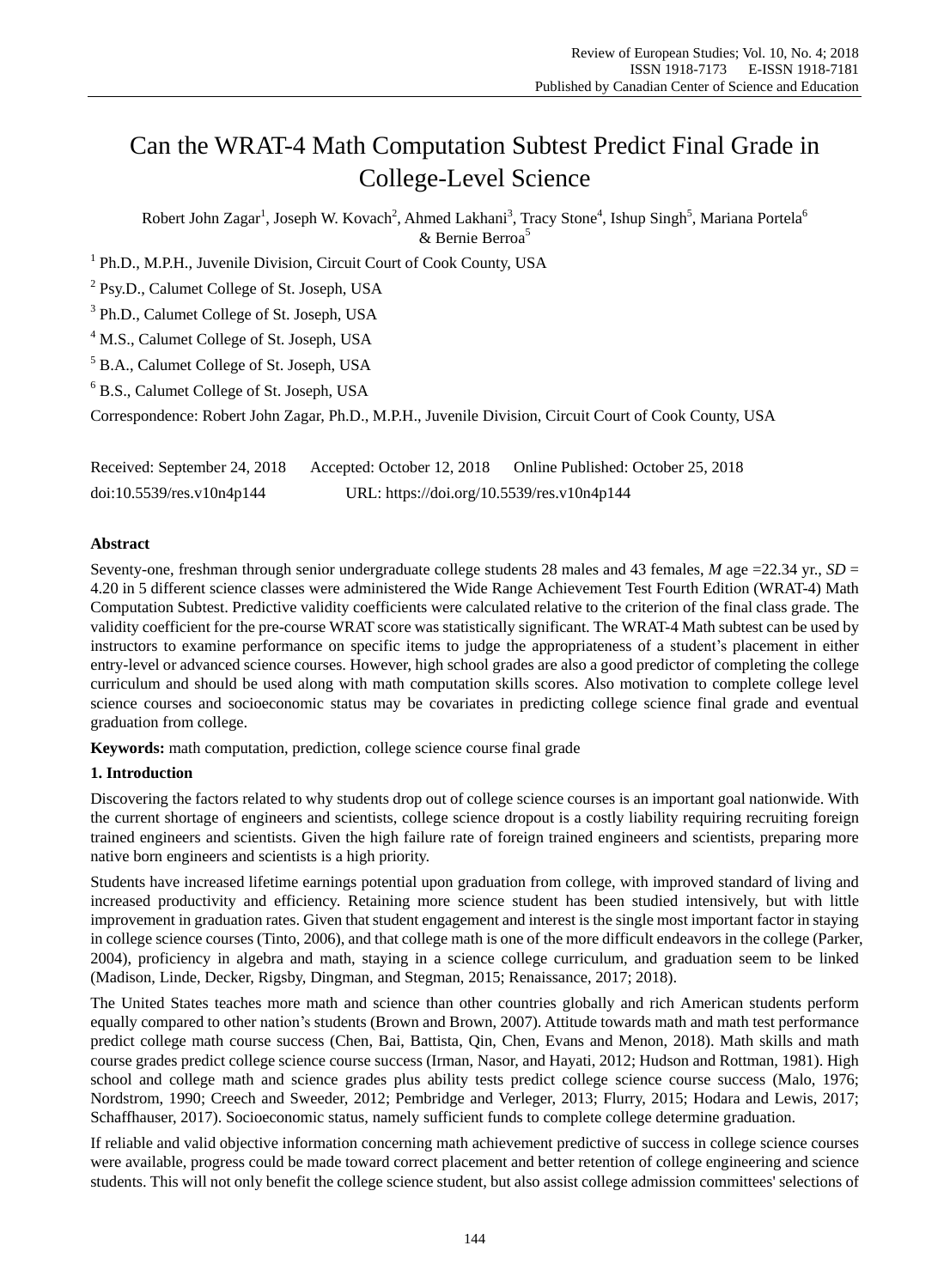those best suited for science careers in curricula where math is crucial and college science faculty for planning purposes. Historically, some colleges admit by qualified open admission those applicants who do not have course prerequisites. The goal of this paper is to determine whether a math computation achievement test could predict college science course grade confirming prior research.

## **2. Methods**

**Participants:** Data were gathered from a convenience sample of 71 undergraduate science students (28 men, 43 women) with a M age= 22.34 (S.D. =4.20) years old at Calumet College of Saint Joseph. The sample was made of 17 African American students, 37 White American, 16 Hispanic American, and 1 Asian American student. All research participants were admitted to college through conventional qualified open admissions processes. See Table 1.

|                                  | $\%$  | n    |  |
|----------------------------------|-------|------|--|
| Male                             | 39    | 28   |  |
| Female                           | 61    | 43   |  |
| Race                             |       |      |  |
| African American                 | 24    | 17   |  |
| Asian American                   | 1     | 1    |  |
| White American                   | 52    | 37   |  |
| Hispanic American                | 23    | 16   |  |
| Age, $M_{age yr}$ . S.D. age yr. | 22.34 | 4.20 |  |

Table 1. Demographic Characteristics of 71 College Science Students

**Measures:** The Wide Range Achievement Test-Fourth Edition (WRAT– 4) Math Computation Subtest (Wilkinson and Robertson, 2004). Test-retest reliability was .87 for the two alternate forms used. The WRAT–4 assesses basic academic skills necessary for effective learning, communication, and thinking, including performing basic math calculations. The WRAT–4 contains subtests of Letter and Word Recognition, Sentence Comprehension, Spelling, and Math Computation; only the latter was administered in this study. Math Computation evaluates the person's performing basic arithmetic skills through counting, identifying numbers, solving simple oral problems, and calculating written math problems in addition, subtraction, multiplication, division, fractions, decimals, and algebra. It is based on a representative national sample of over 3,000 persons, aged 5 to 94 years, selected according to a stratified national sampling procedure with proportionate allocation controlled for age, gender, ethnicity, geographical region, and educational attainment as an index of socioeconomic status. The WRAT–4 has scaled scores, percentiles, stanines, normal curve equivalents, Rasch ability scaled scores, age-based, and grade-based norms, increasing the usefulness of the tests in Grades K-12. The age-based norms start at five years and extend to a maximum age of 94 years. With easy administration and scoring, a significant amount of information is gained from a relatively brief investment of testing time. The alternate forms can be used interchangeably with comparable results or combined into a single examination. Administration time for five to seven-year-olds is 15 to 20 minutes, and for 8 years and older, 30 to 45 minutes. The WRAT–4 allows for collecting initial data, screening large groups, diagnosis of specific learning disorders, evaluating cognitive disorders, pre- and post-testing, assessing academic progress, and determining minimal proficiency for educational and/ or vocational settings. For the WRAT–4 Math Computation Subtest, Cronbach's *α* = .87. Concurrent validity with the Wechsler Individual Achievement Test Second Edition (WIAT–II) has been reported as *r* = .92 (*p* < .01; Wechsler, 2001).

**Grades**: Raw test scores on the WRAT–4 Math Computation Subtest were obtained. At the end of the semester, final grades were calculated by the course instructor and submitted, in accordance with the course syllabus and college catalogue.

Procedures: The WRAT–4 Math Computation subtest was administered soon after the course began. Participants' science course grades were compared with the results of the WRAT–4 Math Computation Subtests. Scores from the WRAT–4 Math Computation Subtest met the assumptions of multiple regression analysis, namely, being normally distributed with statistically significant  $(p < .01)$  homogeneity of variance. The math computation scores were subjected to simple regression analysis, with the final numerical course grade as the criterion.

#### **3. Results**

As shown in Table 2, correlations and beta coefficients are consistent with the fact that the WRAT–4 Math Computation Subtest was a statistically significant predictor of success in these college science courses. WRAT–4 Math Computation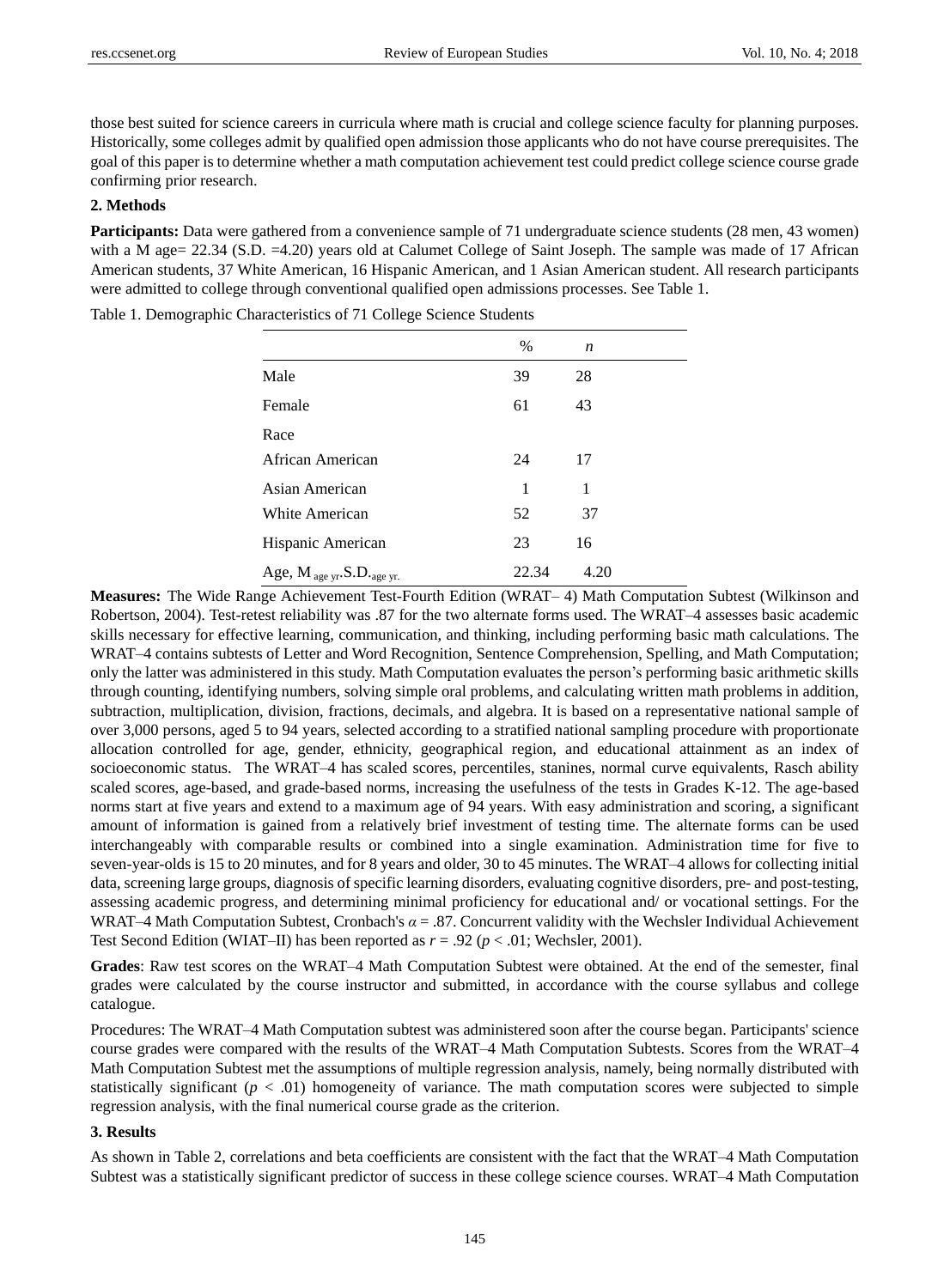Subtest scores accounted for a statistically significant  $(p < .01)$  proportion of the criterion variance (8.3%). The mean pre-course WRAT–4 Math Computation Subtest raw score for the group of students who passed was  $43.26$  (*SD* = 5.29), and for those who failed  $30.14$  (*SD* = 3.76) ( $t = 3.62$ ,  $p < .01$ ).

Table 2. Coefficients for Variable Entered Hierarchically Into Regression Analysis to Predict

Final College Science Grade

|         |             | Standardized Unstandardized<br>Correlation |      |              |      |                  |  |
|---------|-------------|--------------------------------------------|------|--------------|------|------------------|--|
| Model   |             | Coefficients                               |      | Coefficients | t    | $\boldsymbol{p}$ |  |
|         |             | B                                          | SE   | ß            |      |                  |  |
| Model 1 | (Constant)  | 59.03                                      | 7.89 |              | 7.49 | .01              |  |
|         | WRAT-4 Math | 0.66                                       | 0.18 | .42          | 3.62 | .01              |  |

*Note* In Model 1, the WRAT–4 Math Computation score was used as a predictor or independent variable. The dependent variable (to be predicted) was the final college science grade.

## **4. Discussion**

The results of this study are consistent with the hypothesis that the WRAT–4 Math Computation Subtest is a valid predictor of passing a college level science course. However, given that overall high school grades have a correlation coefficient of .37 with college grades (Zwick and Sklar, 2005), as compared with the .42 found in this study, continued use of the WRAT–4 Math Computation Subtest as a screening test for students taking different college level science courses seems warranted if used along with high school grades. Since the university already uses an objective test at admission for verbal and math achievement, perhaps adding another test may be redundant. Although the WRAT–4 Math Computation Subtest only takes 10 to 15 minutes to administer in the science course and its cost is minimal, its overall simple prediction of a pass/fail outcome is as good as high school grades, which both explain approximately 40% of the variance in completing college level science classes successfully (Zwick and Sklar, 2005).

Since the WRAT–4 Math Computation Subtest material is similar to what is learned in high school curricula, the individual's ability to perform basic math skills through counting, identifying numbers, solving simple oral problems, and calculating written math problems in addition, subtraction, multiplication, division, fractions, decimals, and algebra, is of qualitative value for instructors, who can examine the test booklets to see if individual college students can perform such problems. Thus, the instructor can act as a safeguard by assigning additional practice on specific types of problems, or offering tutoring to individual students, or explaining to students the value of moving to a lower level class. Perhaps also math and science college instructors might wish to use Khan academy to supplement skills already learned in high school or early college classes since the 10 to 20 minute youtube.com vignettes are easy to understand and students can repeat the lessons online as many times as needed to understand the basic concepts since some pupils are quick learners and others require repetition. The major limitation of this study was the small, non-random sample. The findings here may not generalize to all American science college students. Predicting college success is challenging, but some of the problems associated with admitting unprepared students may be ameliorated by allowing instructors to use additional testing and to advise specific students to obtain tutoring or take preparatory classes or watch Khan Academy youtube.com vignettes tailored to their level of success as shown on objective math tests.

| Model | $R^2$ | Adjusted <i>SE</i> of <i>R</i><br><i>R</i> <sup>2</sup> Estimate <i>R</i><br>Change |        | <b>Statistics</b> |       |  |    |  |
|-------|-------|-------------------------------------------------------------------------------------|--------|-------------------|-------|--|----|--|
|       |       |                                                                                     | Change | $df_1$            |       |  |    |  |
|       | .37   |                                                                                     | 162    | 7.60              | 13 14 |  | 62 |  |

Table 3. Summary of Hierarchical Regression Analysis for Final College Science Grade